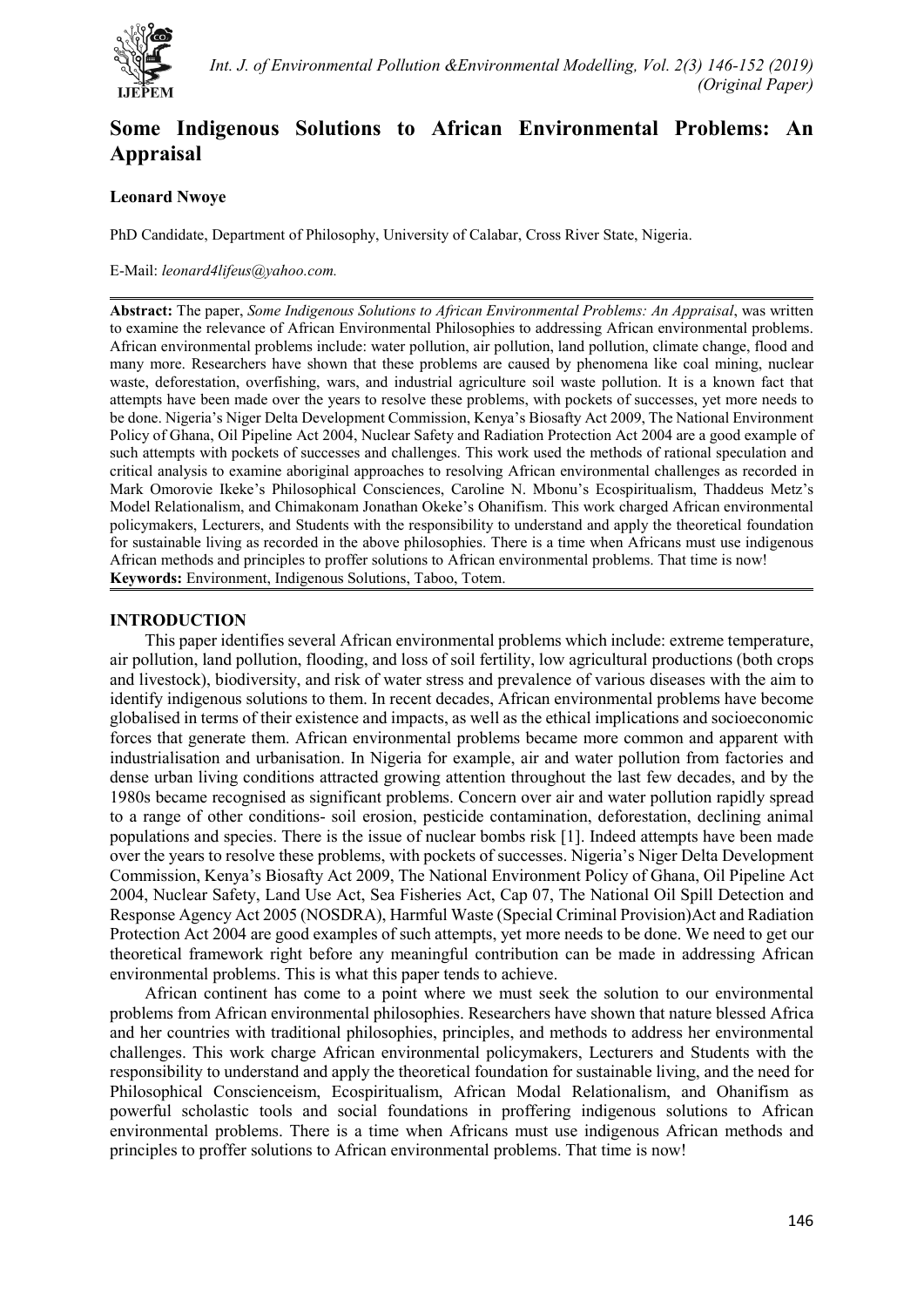## **WHAT IS THE ENVIRONMENT?**

The environment is that which surrounds us. Our environment consists of anything outside us. The environment of man consists of anything outside man. Anything outside a particular organism becomes the environment for that organism. The environment includes the land, air, water and all the physical structure around us [2]. The biosphere environment consists of all living organisms together with their physical surroundings. It is the life sphere, which comprises of various gases, minerals, pure air, water vapour, tiny particles, cloud, plants, and animals, all together forming a giving self-regulative and selfsustaining ecological system (ecosystem) balance.

The hydrosphere environment refers to the water sphere. This sphere includes the oceans, rivers, streams, swamps, seas, lakes, groundwater, the glaciers, and the atmospheric water vapour. It occupies over 70% of the entire earth surface [2].

Another sphere of the environment is the human cosmic environment. This sphere is referred to as the entire universe and its contents.

#### **WHAT IS ENVIRONMENTAL PHILOSOPHY?**

To avoid the difficulties associated with defining philosophy, many scholars resort to tracing the etymological meaning of this keyword. Two Greek words are conjoined to give us the etymological meaning of Philosophy. These two Greek words are: *Philo* means **love** and *Sophia*, which means **wisdom**, which when literally translated into English words, means: **Love of Wisdom** [3]. Philosophers love wisdom. They want to know more about their environment and personality.They ask questions and seek answers about everything around them.With the above explanation the meaning of Philosophy suggest a field or an enterprise which ask fundamental questions about reality and attempt to answer them.

Environmental Philosophy is thus the application of philosophical tools to the issues of the environment. Philosophy of environment also known as ecological philosophy or ecophilosophy is the application of the wisdom inherent in philosophy in a bid to understand the relationship between man and the rest of the nature [4].

## **MAJOR BRANCHES OF ENVIRONMENTAL PHILOSOPHY**

**Ecological Theology:** This aspect of Environmental philosophy advocates for a philosophical study of the environment that puts into consideration the relationship that exists between human religions and spiritual worldviews and environmental problems [4]. This branch of environmental philosophy embodies arguments for and against the Christian axiom that nature has no reason to exist except to serve man.

**Environmental Aesthetics:**This branch of environmental philosophy calls for an aesthetical understanding of the environment as a study. Environmental aesthetics seeks to understand nature as nature. The outline of environmental aesthetics listed by Ronald Hepburn in his article "Contemporary Aesthetics and Neglect of Natural Beauty" shows that he frowned at the pretension of man in thinking that aesthetics can ever be what it should be without giving a serious place to the beauty inherent in nature [5]. About two schools have been identified in environmental aesthetics. They are: Cognitivism (the view that aesthetic appreciation of nature or the environment is truly possible when the observer or admirer does it with the prior knowledge of natural science like geology, biology, zoology etc.) and Non-Cognitivism (the view that an environmental philosopher should immerse himself in the natural environment and drastically reduces the distance and dichotomy between him, the appreciator and nature.)

**Environmental Ethics:** Environmental Ethics can be defined as a systematic search for moral values and ethical principles in human relations with the natural world" [6]. Environmental ethics is an area of study that investigates the subject of which ethical norms are suitable for governing human relations with the natural environment [1].

### **APPROACHES TO ENVİRONMENTAL ETHİCS**

Researchers have shown that in a bid to understanding the human value and how men ought to relate with nature or the environment, philosophers make use of one or more of these approaches: **Anthropocentric Environmental Ethics** (based on the assumption that all other parts of nature exists to serve the good of man) [7] and **Naturalistic Ethics** (environmental ethics on wise use, sustainability,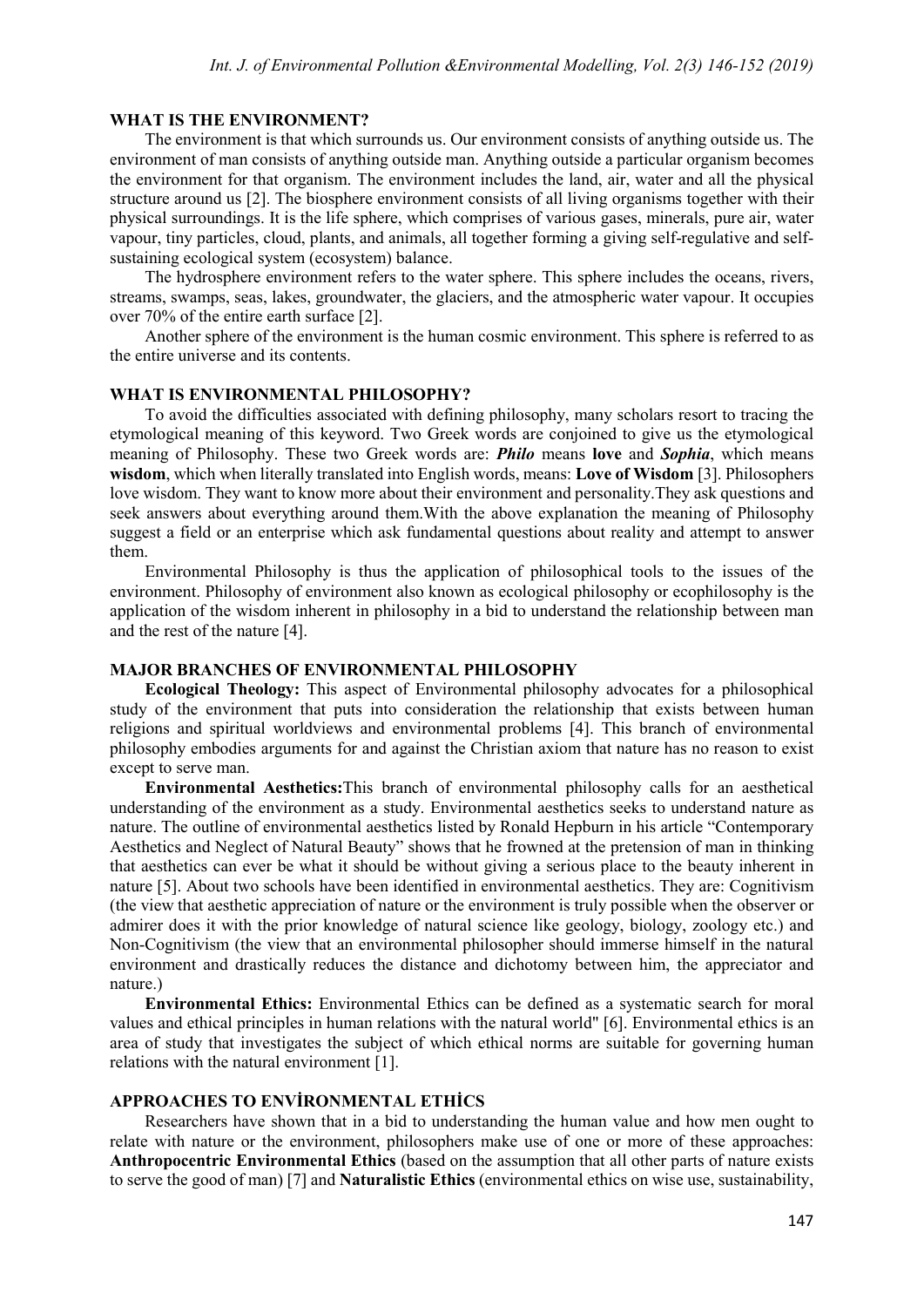and population control that will keep the earth habitable for future generations of all creatures). Other approaches to environmental ethics include: **Sentientism** (based on advocacy for the right of sentient beings like animals), **Biocentrism** (based on the assumption that life should be the superintending value in ethical consideration), **Ecologism** (based on the assumption that the earth is one big family of interdependent beings, some of which are biotic and abiotic).

### **WHAT IS AFRICAN ENVIRONMENTAL PROBLEMS?**

African environmental problems include air pollution, water pollution, soil pollution and many more. Air pollution is the addition of a harmful substance to the atmosphere resulting in damage to the African environment, human health, and quality of life [8]. According to John Heart, Air pollution occurs inside homes, schools, and office, etc (Air pollution Encarta). In other words, air pollution is not restricted to some section of our lives. This kind of pollution is changing African's atmosphere and the world at large. When the air is polluted, the air we breathe becomes unclean. The World Health Organization (WHO, 1990) defined air pollution as "limited to situations in which the outer ambient atmosphere contains materials in concentrations which are harmful to man and his environment" [9]. In Nigeria, the most populous Black Country many rural towns that had in the past enjoyed clean and fresh air is currently experiencing air pollution problem.

Fossil fuel is a natural fuel such as coal or gas, formed in the geological past from the remains of living organisms. It is a fuel formed by natural processes such as anaerobic decomposition of buried dead organism, containing energy originating in ancient photosynthesis. The sulfur dioxide emitted from the combustion of fossil fuels like coal, petroleum and other factory combustibles are one of the major causes of air pollution. Other channels from which we pollute the air include trucks, jeeps, cars, trains, and airplanes. They emit immense amount of pollution. Agricultural activities: The use of insecticides, pesticides, and fertilizers in agricultural activities has grown quite a lot. They emit harmful chemicals into the air and causes air pollution. Exhaust from factories and industries: Research over the years have proved that manufacturing industries release large amount of carbon monoxide, hydrocarbons and chemicals into the air thereby depleting the quality of air.

Every human being breathes air. The effect of air pollution is a serious problem. It causes several respiratory and heart conditions along with cancer and other threats to the human body.

Acid Rain: Research has shown that harmful gases like nitrogen oxides and sulfur oxides are often released into the atmosphere during the burning of fossil fuels. When it rains, the water droplets combine with these air pollutants and become acidic and fall in the form of acid rain.Effect on wildlife: Just like humans, animals also face some devastating effects of air pollution. In addition, toxic chemicals present in the air can cause wildlife species immigration. Toxic chemicals present in the air can kill animals. It can force wildlife species to move to a new place and change their habitat.

The pollution of rivers and streams with chemical contaminants has become one of the most critical environmental problems in Africa. Water pollution is the contamination of streams, lakes, underground water, bays or oceans by substances harmful to living things [10]. Water pollution can kill a large number of fish, birds, and other animals, in some cases killing all members of a species in an affected area. Polluted rivers, streams, lakes and coastal waters look unpleasant to smell and swim in. seafood harvested from polluted waters may be unsafe to eat. It is a known fact that people who ingest polluted water can become ill, and, with prolonged exposure, may develop cancers or bear children with birth defects.In African petroleum products get into water mainly by means of accidental spills from ship, tanker trucks, pipelines, and leaky underground storage tanks. These products pollute rivers and streams, making them poisonous, unclean and unhealthy. Another water pollutant in Africa is from pasture, feedlots, ranches, agricultural chemicals and sediments from erosion.

Land is the surface of the earth that is not sea. Like the sea and ocean, the land is of great importance to humanity. It is used for planning crops and other agricultural activities. The land is endowed with a host of natural recourse by nature. These natural resources include: Crude oil, Gold, Diamond, Brines, Clay, etc. the land serves as important life support for the man and his existence. Researchers have shown that man's continues to use and exploration of the land and its resources has caused harm to the earth's solid surface. Land pollution is the addition of harmful elements to the land resulting in damage to the environment. In Africa, land pollution occurs on land surface and underground. When the land is polluted, it becomes unclean. This incident can result in loss of soil fertility. Land pollution endangers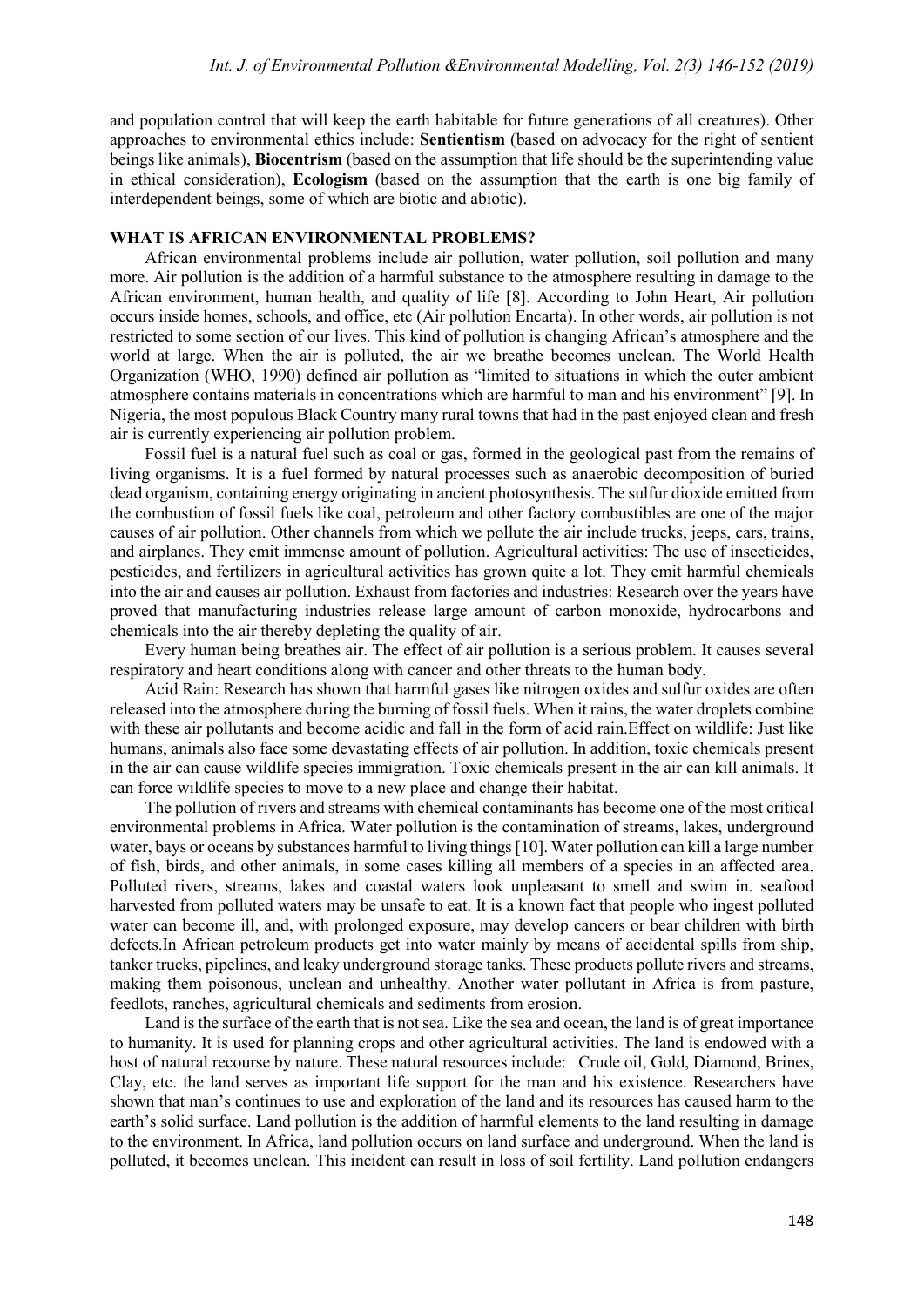crops, animals and human life. Land pollution is caused by constant human activities like deforestation, use of toxic chemicals, pesticides and chemical fertilizer, etc.

Another Africa's environmental problem is Noise pollution. According to the Oxford Advanced Learner's Dictionary, sound is something that you can hear. It is a "... continuous rapid movements, that travel through air or water and can be heard when they reach a person's or animal's ear" [11]. A sound, especially when it is loud, unpleasant or disturbing is called noise. Noise pollution can be defined as the production of unpleasant disturbing sound to the ear. This sound sometimes can cause sleep loss, high blood pressure or hearing loss. Noise pollution comes from machines, trucks, and aircraft, etc. Musical instrument and system when played at very high volume can be noisy. Guns firecrackers and some toys are good sources of noise pollution. Oceans are increasingly noisy. There are good numbers of health problems caused by noise pollution. One of such problems is hearing loss. Noise can damage the delicate cells in the cochlea, the structure in the inner ear that converts sound waves into auditory nerve signal. Noise pollution can also cause mental imbalance.

# **AFRICAN ENVIRONMENTAL PHILOSOPHIES AS SOLUTIONS FOR AFRICAN ENVIRONMENTAL PROBLEMS**

## **Philosophical Consciences**

Mark Omorovie Ikeke has argued for an eradication of environmental predicaments in Africa through the teaching of philosophical consciencism [12]. According to this school of thought, the eradication of the environmental predicament in Africa requires that people cannot conscientiously apply themselves to viable and healthy practices that will protect the environment unless they are convinced of those practices. The first point of call is the human conscience.

According to King James Version of the Holy Bible, "…how shall they hear without a preacher?" (Romans 10:14b). In African environmental philosophy the preachers are the philosophers. It behooves philosophy as a field that is totally concerned with the search for knowledge in a critical manner to engage in that work of conscientisation. What this school of African environmental philosophy is talking about, is that environmental sustainability requires right conscience.To combat African environmental challenges successfully we need a systematic and progressive indigenous framework. This paper insists that the time has come when 21<sup>st</sup> century Africans should acquire the right mental status which will equip them with pure and clean conscience to make moral choices about their environment. Africans have the right philosophical tools and systems to achieve this aim. The human conscience must be liberated through education to know that "…whatever has head or tail end (ihe obula nwere si na odu) is not only a missing link but serves a missing link all at the same time, in the sense of Ibuanyidanda (complementary)" [13].The implicationof Asouzu's claim is that when I pay less attention to oil spill and it destroys a farm land, I am in turn destroying myself. When I violet nuclear safety and radiation protection Act, I am in turn destroying myself. When I destroy our oil pipelines for person gain, I am in turn destroying myself too. We should learn and rise up to defend our continent.

#### **Ecospiritualism**

Caroline N. Mbonu, and other scholars have made a case for religion and spirituality as major factors in environmental sustainability [13]. Actors in this school of thought argued that the need for spirituality in this sense would make the human-environmental balance possible. There is need to inject religious faith into the environment debate. Both African religious tradition and the Western Bible have concrete teachings on environmental cultivation and preservation. In the Christian doctrine a good example is the Bible's Genesis Chapter 2:15. It says "And the LORD GOD took the man and put him into the Garden of Eden to dress it and to keep it".

There is need to inject religious faith into the African environmental debate. Many Africans are religious persons [14]. They see the realities of life through a religious *eyes glass*. This is the reason one of the best approaches to pass on environmental information is through religious means. This means and method works. It has worked over the years and can work today. Deforestationis discouraged through religious teachings. Certain forest was classified as evil forest in traditional Africa. By classifying a forest as evil, people were not allowed to carry out farming activities there. This means has helped promote the preservation of our forest till date. In African religious faith, a human person cannot defecate or urinate around the stream (source of clean water) because of the fear of punishment from the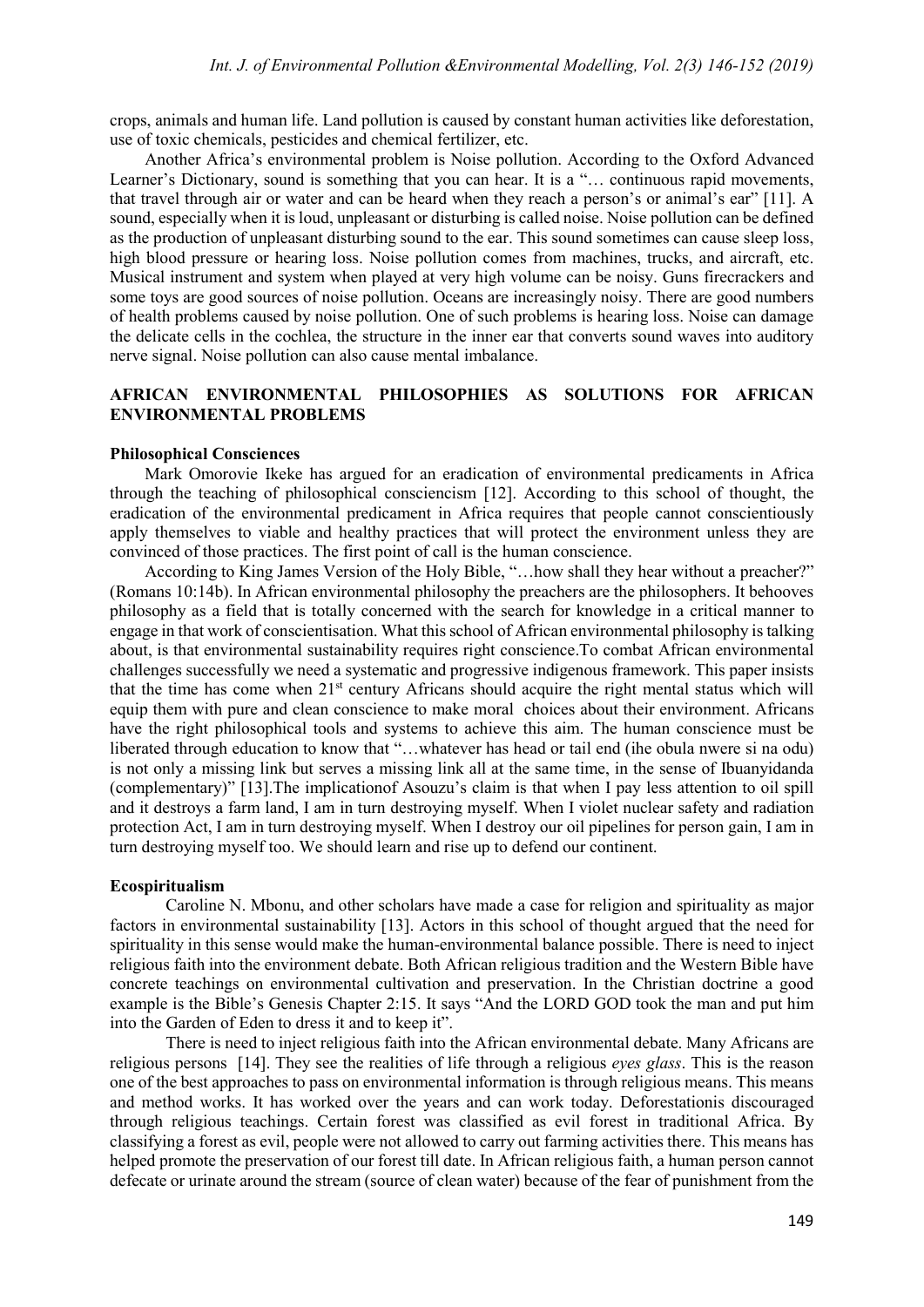gods. What this school of African environmental philosophy is talking about is that environmental sustainability in African societies requires ecospiritualism mindset. Together we can save and create a better African environment for our children and generation unborn

## **African Modal Relationalism**

According to Thaddeus Metz certain values salient in the African tradition promise to ground animal rights [15]. Metz worked beyond other arguments, like Kai Horsthemke's Animals and African Ethics to establish and provide a plausible ground for the African environment. He pointed out three ideas about morality in African tradition to support his claims and arguments. They are the idea of hierarchy, relationality and community.

In the concept of 'hierarchy' he argued that one idea recurrent amongst indigenous African people has been that entities in the world are ordered in a graded way or form of a 'chain of being' [15]. At the apex is God, the source of everything. After God are the ancestors, wise founders of clan. Next come human beings, animals, plants and rocks, in descending order. According to Metz, this ranking does not imply that human beings have a greater moral importance than animals. This worldview forbids stomping on a caterpillar for the mere fun of it and more generally to prescribe a sense of reverence for all that exists. It is embedded in the rationality of the native Africans to treat each entity with respect.

African traditional thought on environmental morality is the concept of communitarianism or communalism. In his African Modal Relationalism Metz argued that environment sustainability in African religion requires a person entering into communion with others (relationalism) [15]. This communion includes all parts of nature. There are some animals capable of being objects of communal relationship with man, such as cats, mice and dogs. They do have moral status. African Modal Relationalism account of moral environmentalism and argues that we enjoy a sense of togetherness with being capable of communal relationship.

This paper opines that man is not more important than animals. Animals are not more important than plants. And plants are not more important than rocks. The new theoretical framework for African environmental policy makers and all relevant agencies is to make laws that do not place any aspect of reality above the other. It does not stop at the lawmaking process, it transcends to implementation stage. If we impact ourselves with the right consciences as propounded by Ikeke, then we will not find it difficult to implement these environmental laws. The truth is Africa can reduce and overcome her environmental problems when environmental policies are centred on African Modal Relationalism.

#### **Ohanife**

Jonathan O. Chimakonam's **Ohanife** is another African environmental philosophy articulated for a new account of the ecosystem, using Africa notion of 'relationship' found in African traditional culture, embedded in the Igbo notion of Ezi n' Ulo (emblem of a relationship of interdependent and complementarity) [16].

Chimakonam divided the entities in the ecosystem into two broad components, namely *Oha*, or the humans, and *Ife*, or the non-humans. He further divided Ife into two parts that is Ife di ndu, or the living things and Ife adighi ndu, or the non-living things [16]. Philosophy Ohanife advocates and argues that the difference in the ontological structure of Oha and Ife does not suggest a superior-inferior dichotomy rather it shows the difference in architectural spheres (uloshpere and ilosphere). The relationship that exists between the ontological structure of Oha and Ife is indeed that of mutual and balanced complementation rather than a superior-inferior divide.

Ohanife theory shows that in the ecosystem, everything, whether human or non-human, stands equal to others and represent a necessary link in the network of existents.As far as Chimakonan is concerned,the rupture of this link is what causes environmental in-sustianability in Africa and the world at large. A substantive approach to African environment problems is the application of Ohanife theory to African environmental problems.

This paper opines that everything in the environment isinter-connected in one way or the other. We live in a network of existence. We should develop and implement our environmental laws with Ohanife mindset and theoretical framework. This paper advocates that henceforth Africa environmental policy formulation should be done from a more integrative perspective where actors and policy makers will have a personal conviction of the importance and effectiveness of African philosophies. Africans deserve better. African countries by virtue of their endowment should have overgrown unnecessary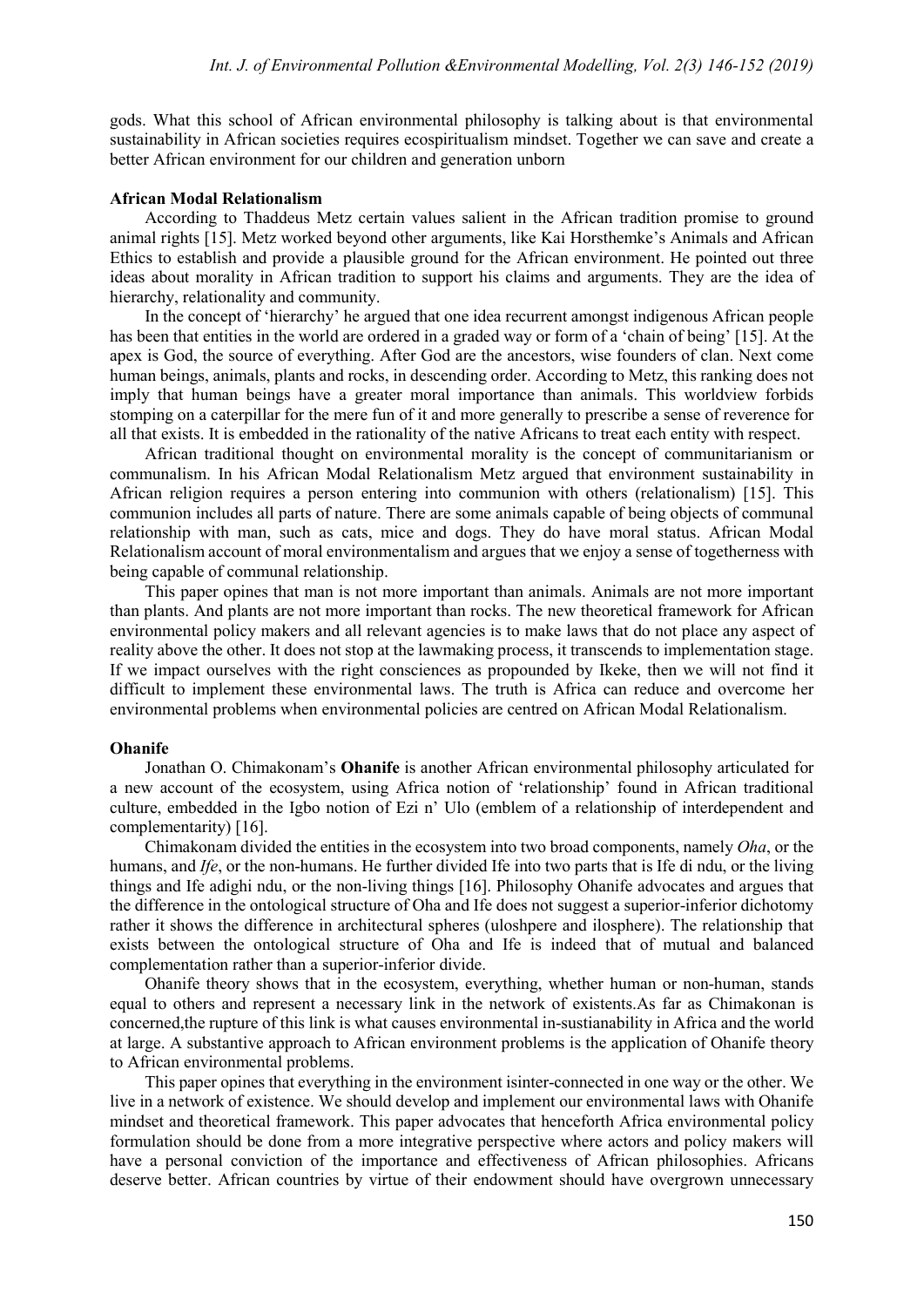waste of billions of Dollars to oil spillage and its related issues, climate change even when we are not releasing industrial waste compared to developed countries. We should rise up for the challenges ahead. This is our moral duty as a people and we shall perform it with all diligence.

# **CONCLUSION**

In conclusion, the position of this paper is that African policymakers have ignored indigenous environmental ethics. The best way to use the planet's resources ethically remains apparent in many cultural and sociological systems of traditional Africa. The best way to understand behaviour is by studying the reciprocal relationship that exists between individuals and their environment [17]. The local people in African societies have developed integrative knowledge of the natural environment, and preserve biodiversity resources, which they have nurtured and developed since time immemorial. Nobody understands the African environmental issues more than Africans.

This work charge African environmental policymakers, Lecturers and Students with the responsibility to understand and apply the theoretical foundation for sustainable living, and the need to use Philosophical Conscienceism, Ecospiritualism, African Modal Relationalism and Ohanifism as powerful scholastic tools and social foundations in proffering indigenous solutions to African environmental problems. Like Kant pointed out, this duty before African scholars must be done in the spirit of ethical absolutism [18]. The process of environmental policy formulation must not take into account personal gain or differences or extenuating circumstances. There is a time when Africans must use indigenous African methods and principles to proffer solutions to African environmental problems. That time is now!

## **REFERENCES**

- [1] Akpan, B. S., & Leonard, N. (2018). ENVIRONMENTAL ETHICS: FROM PHILOSOPHY TO MOVEMENT. Bulletin Social-Economic and Humanitarian Research, (2).
- [2] Uduigwomen, A. F. Introducing Ethics: Trends, Problems and Perspectives. Calabar: Jochrisam Publishers. 2006. Print.
- [3] Ojong, K. C. "The Concept of Philosophy and its Latest Dimensions". In Uduigwomen A. F. & Ozumba G. O. *A Concise Introduction to Philosophy and Logic.* Calabar: Jochrisam Publishers. Print.
- [4] Oduora, Okpokam A. "Philosophy of Environment" In Ozumba G. O. & Ojong K. A. *The Mirror of Philosophy*. Uyo: El-Johns Publisher. 2014. Print.
- [5] Sepänmaa, Y. (2010). From theoretical to applied environmental aesthetics: Academic aesthetics meets real-world demands. *Environmental Values*, *19*(3), 393–405. http://doi.org/10.3197/096327110X519899
- [6] Shagnfta, C. Dictionary of Environmental Science. New Delhi: A. P. H. Publishing, 2018. Print
- [7] OGAR, J. N., & BASSEY, S. A. (2019). African Environmental Ethics. *RAIS Journal for Social Sciences*, 3(1), 71-81.
- [8] Akpan, B. S., Adie, O. T., & Code, Q. R. (2019). Eco-Communitarianism: An African Perspective*. Research & Reviews: Journal of Ecology*, 7(3), 8-15.
- [9] Omofonmwan, S. I., & Osa-Edoh, G. I. (2017). The Challenges of Environmental Problems in Nigeria. *Journal of Human Ecology*, *23*(1), 53–57. http://doi.org/10.1080/09709274.2008.11906054
- [10] Schweitzer, L., & Noblet, J. (2017). Water Contamination and Pollution. In *Green Chemistry: An Inclusive Approach* (pp. 261–290). http://doi.org/10.1016/B978-0-12-809270-5.00011-X
- [11] Oxford Advanced Learner ' s Dictionary. (2000). *Oxford Advanced Learner" s Dictionary ( International Student"s Edition )*. *Oxford University Press*.
- [12] Ikeke, Marj O. "Philosophical Consciencism for Environmental Protection in Africa" in *African Environmental Ethics, Philosophy and Education Versus Environment Activism and Advocacy The Great Debate* (July – 11 – 13, 2012).
- [13] Asouzu, I. Innocent. Ibuanyidanda New Complementary Ontology. Zurich: LIT VERLAG Gmbit &Co. KG Wien. 2007. p.226.
- [14] Akpan, B. S., Okpe, O., & Adie, T. (2019). Madukaku as the Basis of Being Human in (Igbo) African Worldview; A Critical Reflection. Budapest International Research and Critics Institute (BIRCI-Journal): Humanities and Social Sciences, 2(1).
- [15] Metz, Thaddeus "How to Ground Animal Right on African Value" in Chimakonan. *African Philosophy and Environmental Conservation.* Oxon: Routledge. 2018. Print